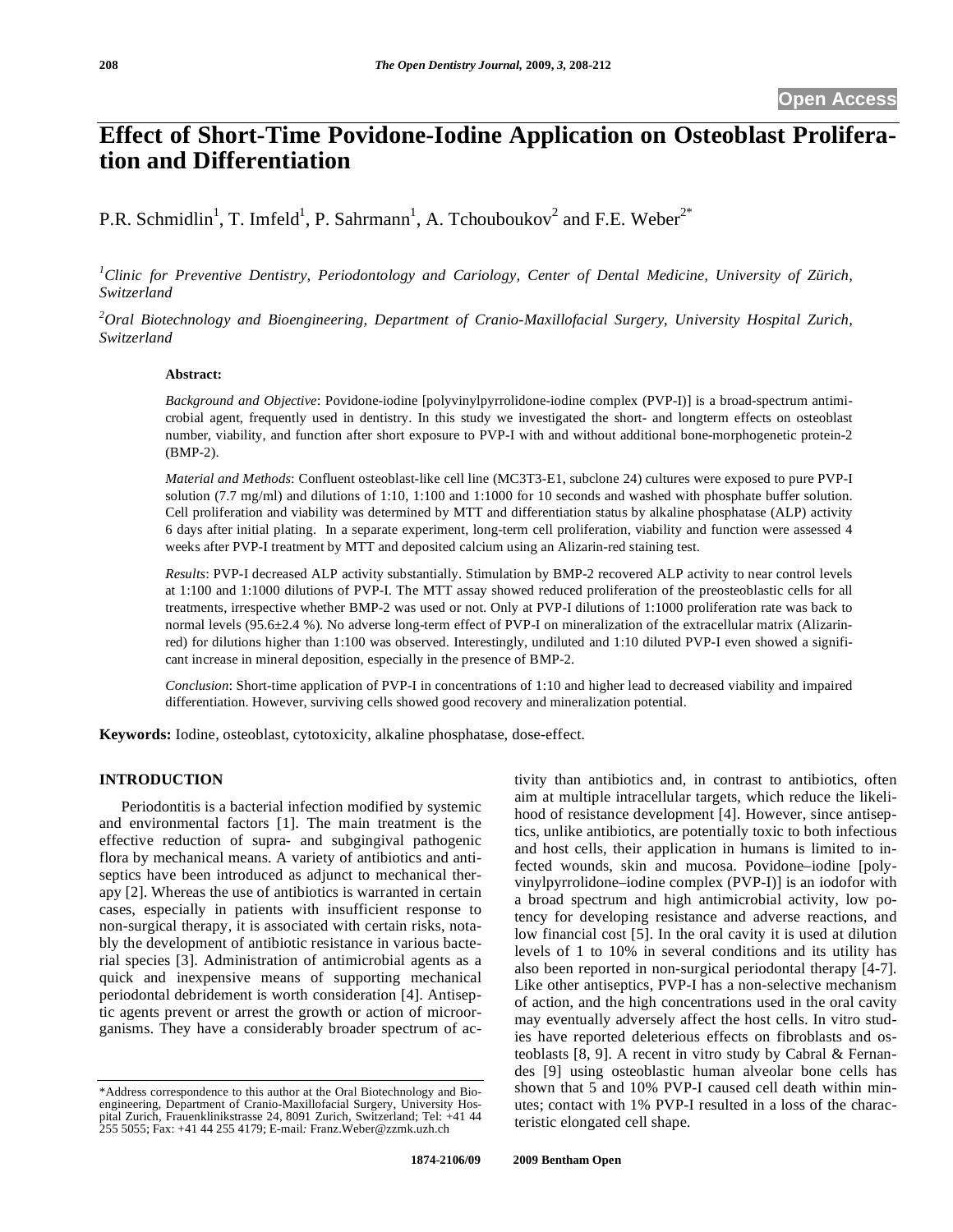The aim of the present study was to investigate short- and long-term effects on preosteoblastic cells and maintenance of their osteoblastic lineage by BMP-2 application following a 10 second exposure to PVP-I which mimics the clinical situation during periodontal interventions.

## **MATERIAL AND METHODOLOGY**

We have chosen murine MC3T3-E1 cells, since osteoblastic cells are exposed to PVP-I during periodontal interventions. MC3T3-E1 cells represent a well characterized cell line of the osteoblastic lineage which undergoes all stages of differentiation from preosteoblasts to mature osteoblasts in vitro. MC3T3 secrete bone morphogenetic proteins (BMP) and differentiate by the action of BMP to mature osteoblasts. An accelerated differentiation towards mature osteoblasts can be induced by exposure to additional BMP-2 and can be monitored by an increase in alkaline phosphatase (ALP) activity. ALP activity is an early marker for osteoblast maturation. The cellular activity of mature osteoblasts is characterized by the mineralization of their extracellular matrix. Therefore, mineralization is a late marker for osteoblast maturation. Quantification of matrix mineralization can be performed by the dye Alizarin red which stains deposited calcium.

Activity of mitochondrial dehydrogenases (MTT-test) substituting for the radioactivity based tritiated thymidine incorporation assay was used to determine cellular activity and proliferation. Live/dead staining was used to identify living cells based on their ability to convert a calcein derivative into its fluorescent equivalent which is mediated by intracellular esterase enzyme activity. Dead cells are detected by ethidium bromide, since only in leaky cells the DNA is exposed allowing ethidium bromide binding.

#### **Cell Line, Culture Technique and Alkaline Phosphatase Determination**

MC3T3-E1 cells of passage below 20 were supplied by ECACC (Porton Down, Salisbury; Great Britain) and grown in an alpha-modified Minimum Essential Medium (Invitrogen/Gibco) containing 10 % fetal calf serum, 50g/ml penicillin/streptavidin, and 50  $\mu$ g/ml ascorbic acid. For BMP treatment, the culture medium was supplemented with 1 g/ml rhBMP-2. To examine the biological effect of antiseptics,  $1x10<sup>5</sup>$  cells were plated in each well of 6-well plates and grown to confluency for 2 days. On day 3 the cell culture medium was aspirated and 1 ml antiseptic (PVP-iodine, B. Braun Medical AG, Switzerland) added, either undiluted (7.7, mg/ml) or diluted volume/volume (1:10, 1:100 and 1:1000) in phosphate buffered saline (PBS). Chlorhexidine (CHX) at a concentration of 0.2% (Kantonsapotheke, Zürich, Switzerland) was used as a control agent. After an exposure time of 10 seconds, the respective antiseptic solution was aspirated and the cells washed twice with 4 ml of PBS to remove all residual antiseptics, before 4 ml of culture medium were added. Medium exchange was performed on day 4 and alkaline phosphatase (ALP) determined on day 6. The cells were washed 3 times with phosphate buffered saline, and the cells from a single well were combined in 0.5 ml of lysis buffer (0.56 M 2-amino-2-methyl-propane-1-ol pH 10), and homogenized using an omni-mixer. 200  $\mu$ l of the cell lysate were mixed with  $200 \mu l$  of lysis buffer supplemented

with 20 mM p-nitrophenylphosphate, and 4 mM  $MgCl<sub>2</sub>$  at 4°C, allowing the determination of ALP activity. ALP activity was normalized to total protein and expressed as nmol nitrophenylate generated per min per mg protein.

#### **Cell Proliferation**

MC3T3 cell proliferation was assessed using the thiazolyl blue tetrazolium (MTT; SigmaAldrich) dye reduction assay. Briefly, MC3T3 cells were grown in 6 well plates as described for ALP activity measurements. At selected time points, MTT (500μl; 5mg/ml in phosphate buffered saline) was added to each well and incubated for 4 hours at 37°C in the dark. Following incubation, MTT was aspirated from each well and MTT-formazan crystals were solubilised by the addition of isopropanol (200μl; 1N HCl). Absorbance of each well was then measured at 570 nm.

## **Calcium Deposition by Preosteoblastic Cells**

MC3T3-E1 cells were plated at a density of 30,000 cells/ $\text{cm}^2$  in 6 well plates. Exposure to antiseptics was performed as described earlier. From day 3 on the culture medium was supplemented with 50  $\mu$ g/ ml ascorbic acid and 10 mM β-glycerophosphate. Medium was changed once a week and calcium deposition determined 4 weeks after the exposure of the cells to the antiseptics. For Alizarin red staining of calcium, culture cells were washed once with phosphate buffered saline and fixed for 1 hour in 70% ethyl alcohol. After rinsing the cells with water, 1 ml of an Alizarin red solution (40 mM, pH 4.2) was added, and the cells were stained for 10 minutes. Non-specific staining was removed by 5 washes with water and 15 minutes incubation in PBS, before the stained wells were photographed. For quantization, cells stained with Alizarin red were destained with 10% cetylpyridinium chloride in 10 mM sodium phosphate, pH 7.0. Calcium complexed by Alizarin red was determined in the distaining solution at  $OD<sub>562</sub>$  and the amount of calcium calculated according to a standard calcium curve respectively.

## **Cell Live/Dead Staining: (Calcein AM/Ethidium Bromide (EtBr)**

The live/dead staining is based on Calcein AM, a substrate which is converted intracellularely into fluorescent calcein by intracellular esterases, only retained in cells with an intact plasma membrane. Ethidium bromide is a fluorescent nucleic acid stain that is only able to pass through disrupted nuclear membranes of dead cells. Briefly, for the live/dead discrimination, the cell medium was supplemented with calcein (5  $\mu$ M). Following an incubation of 30 minutes, the supernatant was aspirated and the cells washed once with Tris-buffered saline (TBS; 10 mM Tris; 150 mM NaCl, pH 7.4). Next, the cells were exposed to EtBr  $(10 \mu g/ml \text{ in } TBS)$ for 2 minutes at RT followed by two washes with TBS whereupon an inspection under the fluorescence microscope was performed. Calcium fluorescence was determined at  $\lambda_{\rm ex}$ =496 nm and  $\lambda_{\rm em}$ =516 nm, and assessed using a FITC filter. EtBr was analysed at  $\lambda_{ex}=518$  nm and  $\lambda_{em}=605$  nm, using a rhodamine filter.

#### **Statistical Analysis**

Student's t-test was implemented by a commercially available software package (SSPE, Chicago, Il). All values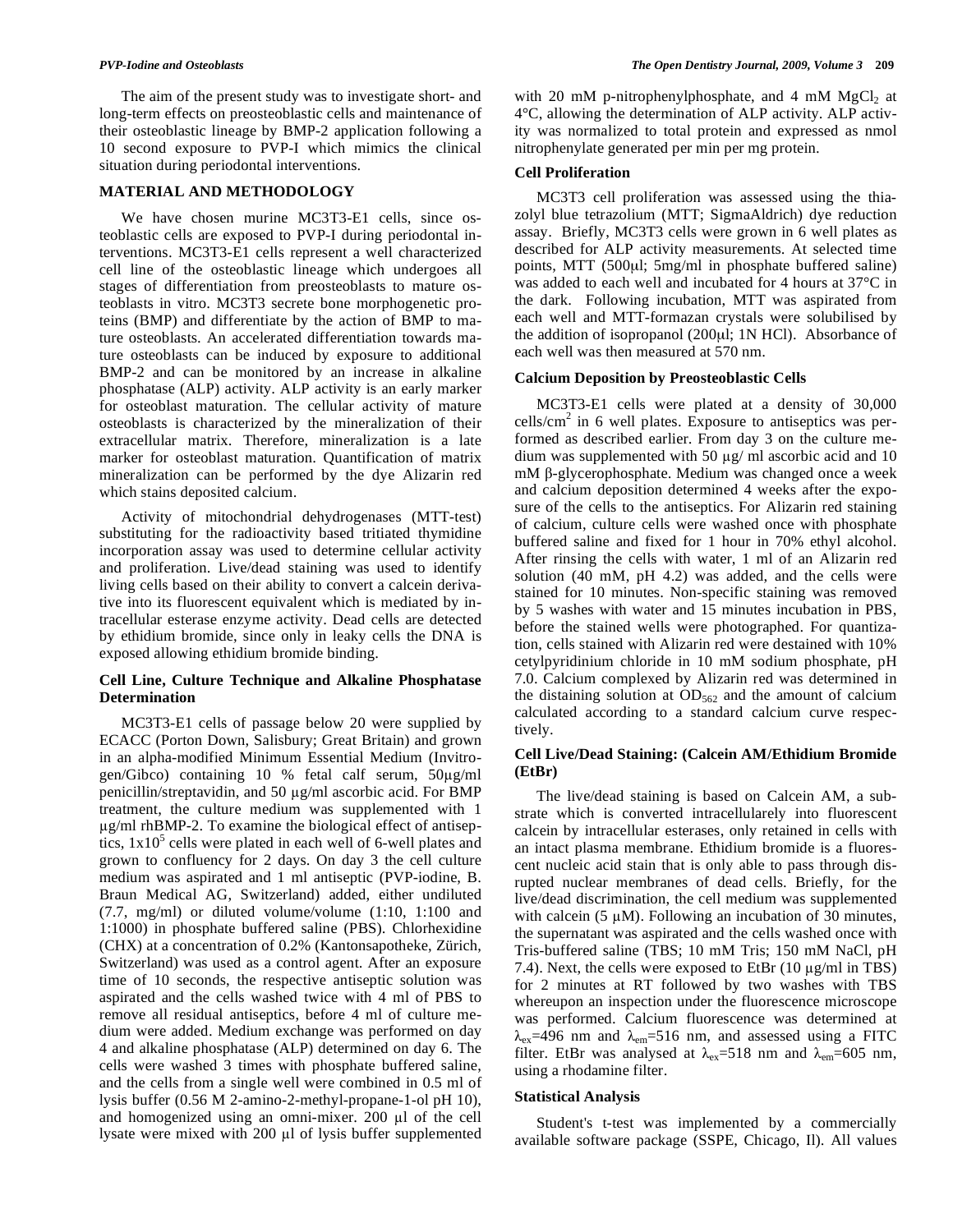

**Fig. (1).** Short term effect of PVP-I treatment on ALP activity and proliferation. Preosteoblastic cells were exposed to different concentrations of PVP-I on day 2 after seeding and ALP activity was determined on day 6. (**A**) ALP activity without exposing MC3T3- E1 cells to 1  $\mu$ g/ml BMP-2 was significantly reduced compared to the control even beyond PVP-I dilutions of 1:1000 (\*\*). In case that MC3T3-cells were stimulated by the osteogenic differentiation factor BMP-2, a significant (\*\*) decrease in ALP activity below the control level was only observed in cells exposed to PVP-I dilutions of 1:10 or below. (**B**) MTT test revealed that only dilutions of PVP-I up to 1:100 reduced proliferation rates significantly below the control level, irrespective of exposure to BMP-2 (\*\*) or not (\*\*). \*\* indicates P values of a simple t-test below 0.01 when compared to the control.

are represented as means  $\pm$  standard deviations of at least 2 independent experiments, each performed in triplicates. P<0.01, indicated by \*\* was set for statistical significant differences.

#### **RESULTS**

The short-term effect of PVP-I determined by changes in ALP activity showed that a 10 second exposure to PVP-I decreased ALP activity substantially (Fig. **1A**). Even 1:1000 dilutions of PVP-I lowered ALP activity to  $63.5 \pm 10.2$  %  $(P<0.01, N=6)$  of untreated cells indicating a dedifferentiation effect of PVP-I on preosteoblastic cells. Exposure of preosteoblasts treated with 1:100 dilutions of PVP-I to the differentiation factor BMP-2 recovered ALP-activity to near control levels  $(98.6\pm5.0 \%)$ . At 1:1000 dilutions of PVP-I BMP-2 exposure increased ALP activity above control levels  $(111.6\pm12.2 \%)$  although this increase was not statistically significant. These results suggest that PVP-I exposure retards the differentiation of osteoblasts as seen by the reduction in

ALP activity without blocking the susceptibility of the preosteoblasts to the differentiation factor BMP-2.

The MTT assay was used to determine proliferation rate of the preosteoblasts. As shown in Fig. (**1B**), all treatments with the exception of the PVP-I dilution 1:1000, including exposure to BMP-2, reduced the proliferation of the preosteoblastic cells. At PVP-I dilutions of 1:1000, proliferation rate was back to normal levels  $(95.6\pm 2.4 \%)$  although ALP activity was still much lower than in the control cells (Fig. **1A**). Thus, preosteoblastic cells exposed to 1:1000 dilution of PVP-I show a decrease in their differentiation status in the short-term despite the fact that proliferation rate had recovered to normal levels. When the differentiation factor BMP-2 is added, however, ALP activity recovered to normal levels already at 10 fold higher PVP-I concentrations. Therefore, preosteoblastic cells exposed to PVP-I, even if diluted 1:1000 have partially lost their osteogenic differentiation level but maintain their susceptibility to osteogenic signals like BMP-2.

The long-term effect of PVP-I on mineralization of the extracellular matrix was assessed by alizarin-red binding to calcium depositions. Mineralization determined 4 weeks after the exposure to PVP-I was normal for dilutions 1:100 and higher (Fig. **2A**). Therefore, exposure of preosteoblasts to PVP-I dilutions 1:100 and higher seems to have no negative effect on the maturation of preosteoblasts to osteoblasts in the long-term, both for untreated and BMP-2 treated cells. Interestingly, undiluted and 1:10 diluted PVP-I showed a significant increase in mineral deposition (Fig. **2A**) suggesting that a certain level of cellular activity survives even this harsh treatment. The CHX-0.2% treated cells with BMP could not be evaluated because the cells and their extracellular matrix always detached over the period of 4 weeks.

To further assess this finding live/dead staining was performed in preosteoblastic cells exposed to PVP-I pure and 1:10 PVP-I dilutions and compared to untreated cells. 4 weeks after exposure of preosteoblastic cells to PVP-I, fluorescent calcein signal indicative for living cells is present in all samples although to a much lower extent than in the untreated control sample (Fig. **2B**). Therefore, a minor fraction of the cells survive a short 10 second long exposure to 1:10 diluted PVP-I and pure PVP-I since they maintain an intact cell membrane enclosing active esterases necessary for a positive readout for fluorescent calcein detection. This minor fraction of cells could potentially be responsible for the more intense mineralization of the matrix, suggesting that these cells have a higher mineralization potential than untreated cells.

## **DISCUSSION**

This study assessed the short- and long-term effects on osteoblast proliferation, viability, and function after short exposure to PVP-I. The existing literature concerning this topic is scarce, especially when focusing on dental tissues. Two studies have demonstrated that PVP-iodine is cytotoxic to dental tissue, i.e. fibroblasts and osteoblasts [8, 9]. In accordance to these data, we found a significant decline in cell proliferation and ALP activity after short-time application of higher PVP-iodine concentrations (up to 1/10) but we also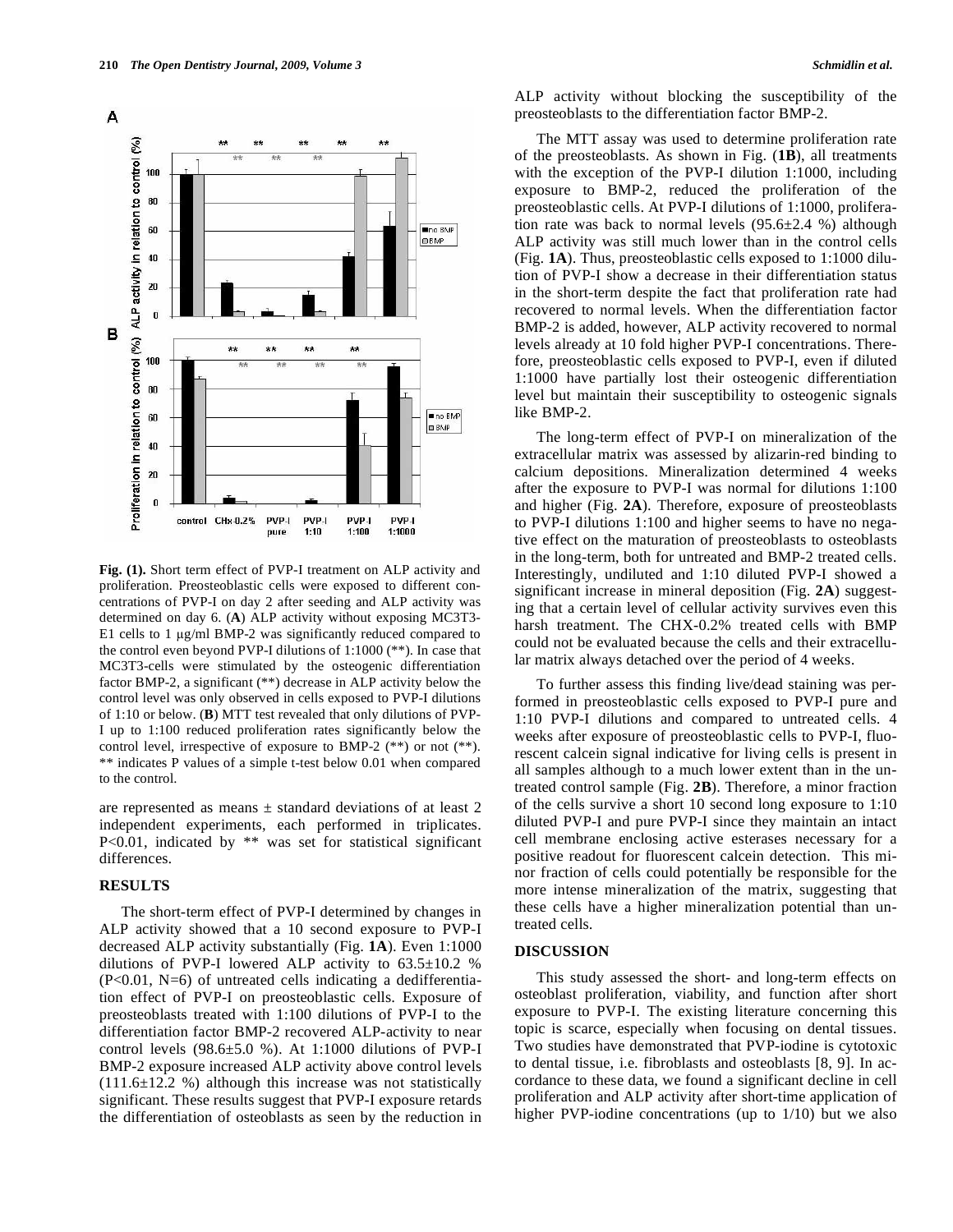

**Fig. (2).** Long-term effect of PVP-I treatment on preosteoblastic cells. Preosteoblastic cells were exposed to different concentrations of PVP-I on day 2 after seeding and evaluated 4 weeks later. (**A**) Alizarin-red staining method was used to determine mineral deposition. Dilutions of PVP-I of 1:100 and higher had no effect on the calcium deposition into the extracellular matrix. Exposure to undiluted or 1:10 diluted solutions of PVP-I, however, increased mineral deposition compared to the control untreated or respective BMP treated sample significantly (\*\*) (\*\*). (**B**) Live/dead staining revealed the presence of a majority of calcein stained living cells and a minority of EtBr stained dead cells in control samples. Although to a much lower extend living cells were also detected in samples treated with pure PVP-I or 1:10 dilutions. This minor fraction of surviving cells could account for the extended mineral deposition detected in the respective samples.

found effects on the differentiation status of preosteoblasts, an aspect, which had been overlooked so far.

The results of the present study suggest that PVP-I in concentrations of 1:10 and higher lead to decreased viability and loss of differentiation towards the osteogenic lineage although these cells were already determined to become mature osteoblasts. The application of BMP-2 can overcome this loss of determination and redirect these cells towards the osteoblastic lineage (Fig. **1A**). Since preosteoblasts deposit autologous BMP in the extracellular matrix one could speculate that PVP-I treatment reduces the osteogenic cues already deposited into the extracellular matrix by inactivating autologous BMP. Therefore, a therapeutic application of BMPs or other bone formation stimulating agents following PVP-I treatment may be an appropriate approach, which merits further investigation.

In the long-term, however, preosteoblasts exposed to PVP-I will recover and mature to osteoblasts even without addition of BMP since the cells will continue to deposit osteogenic cues into the newly formed extracellular matrix (Fig. **2A**). Prerequisite would be that osteogenic cells will repopulate disinfected areas. If not, osteogenic cues like BMP-2 should be added to the extracellular matrix of the disinfected and washed area.

This transient effect on the differentiation let this antiseptic to appear as a considerable alternative for other effective disinfection normally applied during periodontal surgery. Further clinical studies are, however, needed to clear these aspects. In this context it is important to mention that the clinical situation greatly differs from the laboratory model. Data concerning the penetration of antiseptic agents into these vital tissues is scarce and the real concentrations during application under clinical conditions can only be estimated. Studies used different concentrations ranging from 0.1 % to 10 % [10-12], but no mandatory recommendations are given in literature so far. Laboratory conditions cannot be directly transferred to the situation of the bacterial biofilm in periodontal pockets *in vivo*. In the clinical situation, dilution of the antimicrobial agent must be anticipated due to bleeding caused by mechanical instrumentation and due to concomitant rinsing. Several inactivating reactive substances of the blood and serum may additionally reduce the substantivity of iodine. This might explain that albeit cytotoxic effects *in vitro*, wound healing *in vivo* is less affected [13]. In addition, reparative and regenerative periodontal processes are guided by the surrounding tissues, namely epithelium, connective tissue, periodontal ligament and bone which act as a source of growth factors and cells. Both will substitute for loss of